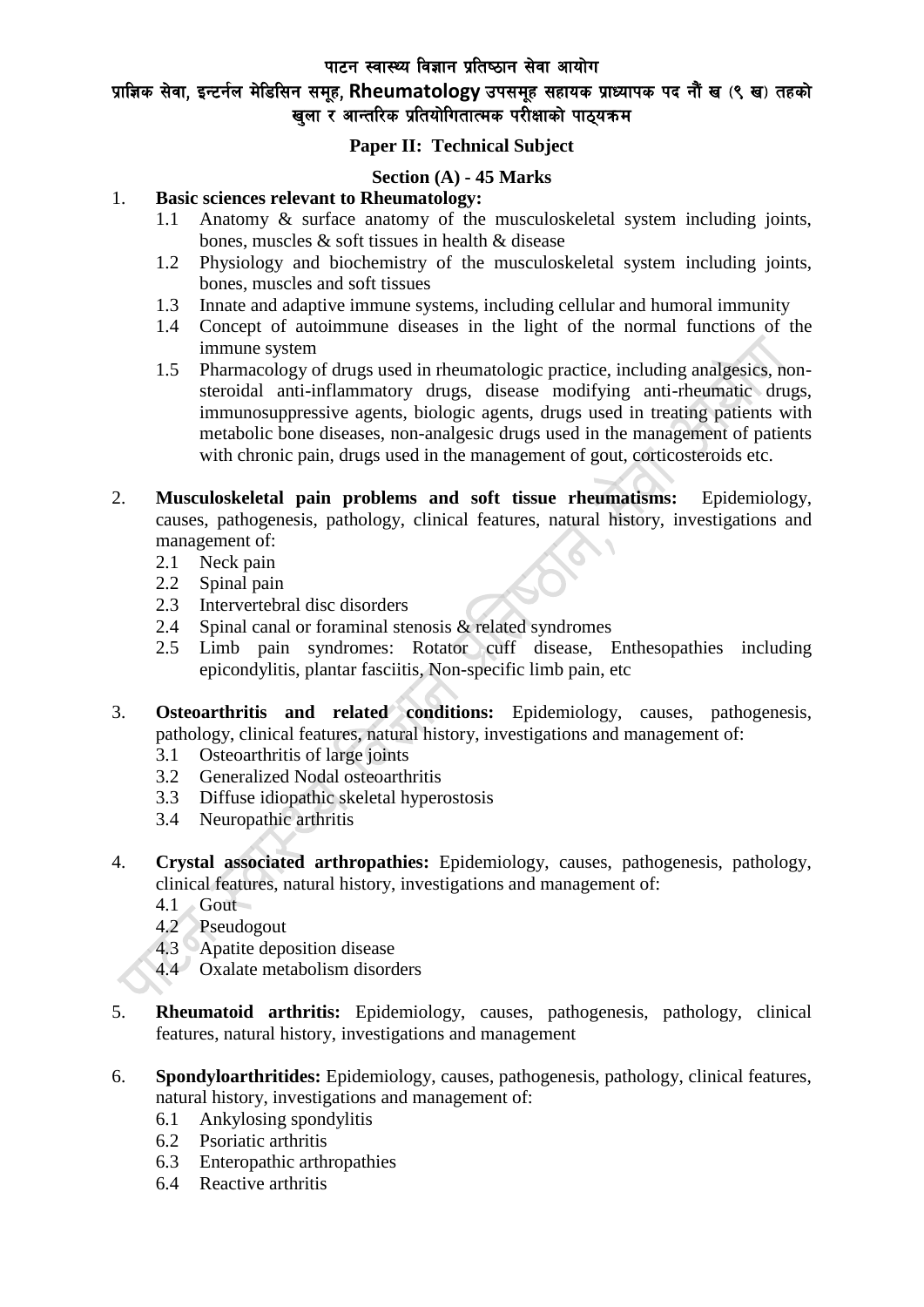#### पाटन स्वास्थ्य विज्ञान प्रतिष्ठान सेवा आयोग

# प्राज्ञिक सेवा, इन्टर्नल मेडिसिन समूह, Rheumatology उपसमूह सहायक प्राध्यापक पद नौं ख (९ ख) तहको खला र आन्तरिक प्रतियोगितात्मक परीक्षाको पाठयक्रम

- 6.5 Whipple's disease
- 7. **Autoimmune connective tissue diseases:** Epidemiology, causes, pathogenesis, pathology, clinical features, natural history, investigations and management of:
	- 7.1 Systemic lupus erythematosus
	- 7.2 UCTD, MCTD
	- 7.3 Antiphospholipid syndrome
	- 7.4 Systemic sclerosis
	- 7.5 Sjogren's syndrome
	- 7.6 Inflammatory muscle disease
	- 7.7 Overlap syndromes
	- 7.8 Relapsing polychondritis
- 8. **Vasculitides:** Epidemiology, causes, pathogenesis, pathology, clinical features, natural history, investigations and management of:
	- 8.1 Giant cell arteritis (and polymyalgia rheumatica)
	- 8.2 Granulomatosis with polyangiitis (Wegener's granulomatosis)
	- 8.3 Polyarteritis nodosa and Microscopic polyangiitis
	- 8.4 Eosinophilic Granulomatosis with Polyangiitis (Churg Strauss syndrome)
	- 8.5 Behcet's disease
	- 8.6 Takayasu's arteritis
	- 8.7 Cutaneous vasculitis
	- 8.8 Panniculitis
	- 8.9 IgA vasculitis (Henoch Schonlein purpura)
	- 8.10 Cryoglobulinaemia

#### **Section (B) - 55 Marks**

- 9. **Rheumatic fever:** Epidemiology, causes, pathogenesis, pathology, clinical features, natural history, investigations and management
- 10. **Juvenile Idiopathic Arthritis:** Epidemiology, causes, pathogenesis, pathology, clinical features, natural history, investigations and management of various forms of juvenile arthritis
- 11. **Bone disorders:** Epidemiology, causes, pathogenesis, pathology, clinical features, natural history, investigations and management of:
	- 11.1 Osteoporosis
	- 11.2 Rickets and osteomalacia
	- 11.3 Bone & joint dysplasias
	- 11.4 Renal bone disease
	- 11.5 Regional disorders
- 12. **Metabolic, endocrine and other disorders:** Epidemiology, causes, pathogenesis, pathology, clinical features, natural history, investigations and management of:
	- 12.1 Endocrine disorders affecting bone, joint or muscle (e.g., thyroid, pituitary, parathyroid disorders)
	- 12.2 Metabolic disorders affecting joints (e.g., alkaptonuria, haemochromatosis)
	- 12.3 Heritable collagen disorders
	- 12.4 Haemoglobinopathies as they relate to the musculoskeletal system